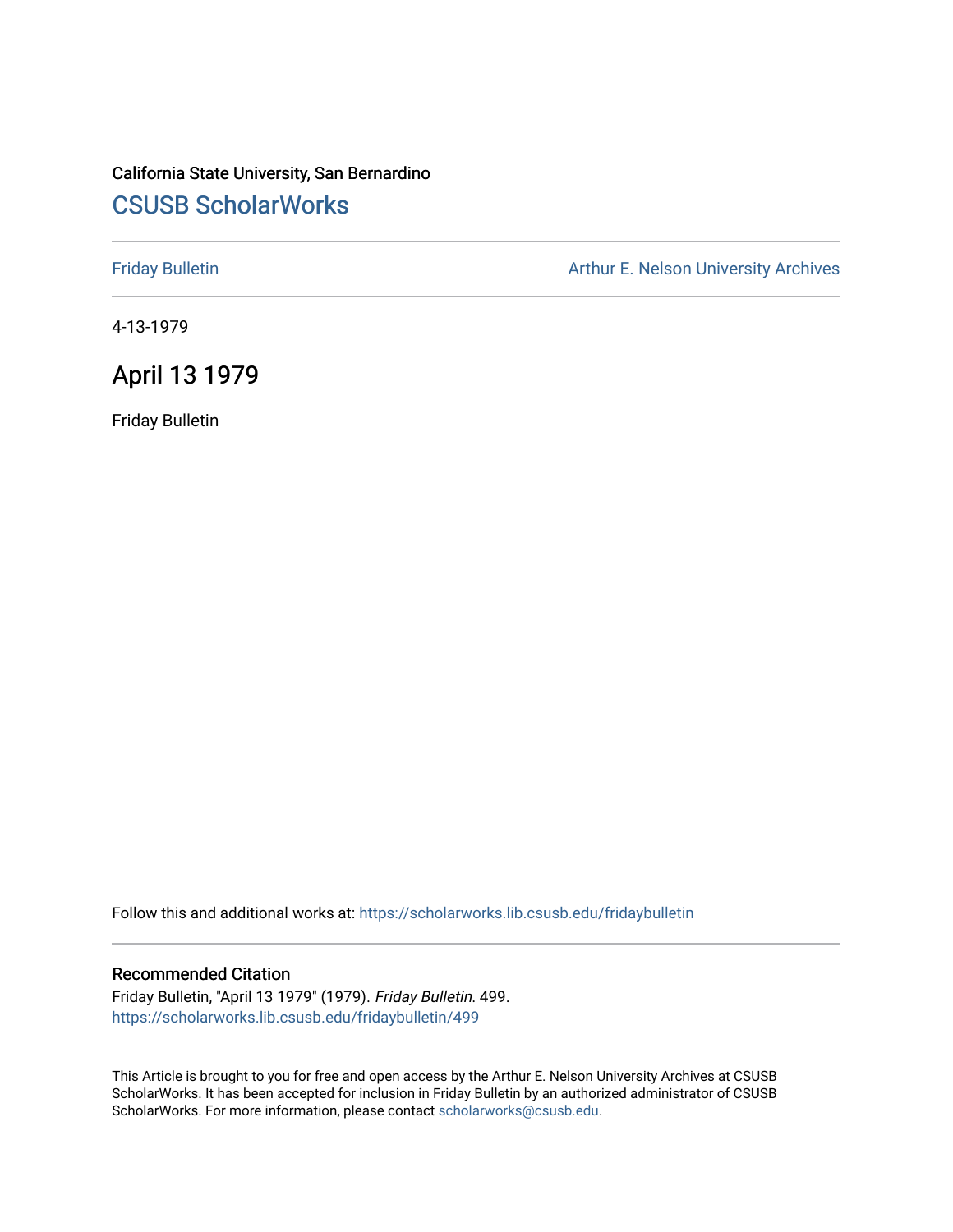

CALIFORNIA STATE COLLEGE . SAN BERNARDINO 1965



April 13, 1979

ACCREDITATION TEAM TO **VISIT CAMPUS NEXT WEEK**  The annual visitation team from WASC, the College's regional accreditation agency, will be on campus on Wednesday and Thursday, April 18 and 19, 1979.

This year the team will review and evaluate the self studies conducted by the School of Education, Department of Physical Education and Recreation, Student Services and Continuing Education.



EASTER SUNDAY SCHEDULES:

**THE LIBRARY WILL BE CLOSED EASTER SUNDAY. APRIL 15.** 

**ALL OTHER SCHEDULES REMAIN AS USUAL.** 

*West Coast Premiere*  STUDENT DRAMATISTS PRESENT

"SLEEPING WITH THE ENEMY"

The West Coast premiere of Harry Cauley's adult comedy,"Sleeping With the Enemy," will be presented by the Players of the Pear Garden May 2-5.

All perfonnances will take place at 8; 15 p.m. in the Theatre of the Creative Arts Building.

Owen Sheeran, senior theatre arts major, is the director for this production, which marks only the second time a major drama offering has been directed and presented in the Creative Arts Theatre by a CSCSB student.

Tickets for the play go on sale April 23 in the Theatre Arts Department Office. General admission is \$2.50; faculty and staff, \$2 and students and senior citizens are \$1.50.

"Sleeping With the Enemy," which takes place in a cabin in Lake Arrowhead, focuses on a middle-aged grandmother who has an affair which turns out to be more than she bargained for. Although billed as an adult comedy, it is not without serious moments. At times it leans more toward a hard drama as it looks at people and human nature in general, pointing out that everyone has a breaking point. Yet, in the play there is a surprise twist around every corner which keeps the situation light.

The playwright is known on campus as the College's first dramatist-in-residence. While teaching here in the Fall of 1973 he lived in Lake Arrowhead, the (Continued on page 2)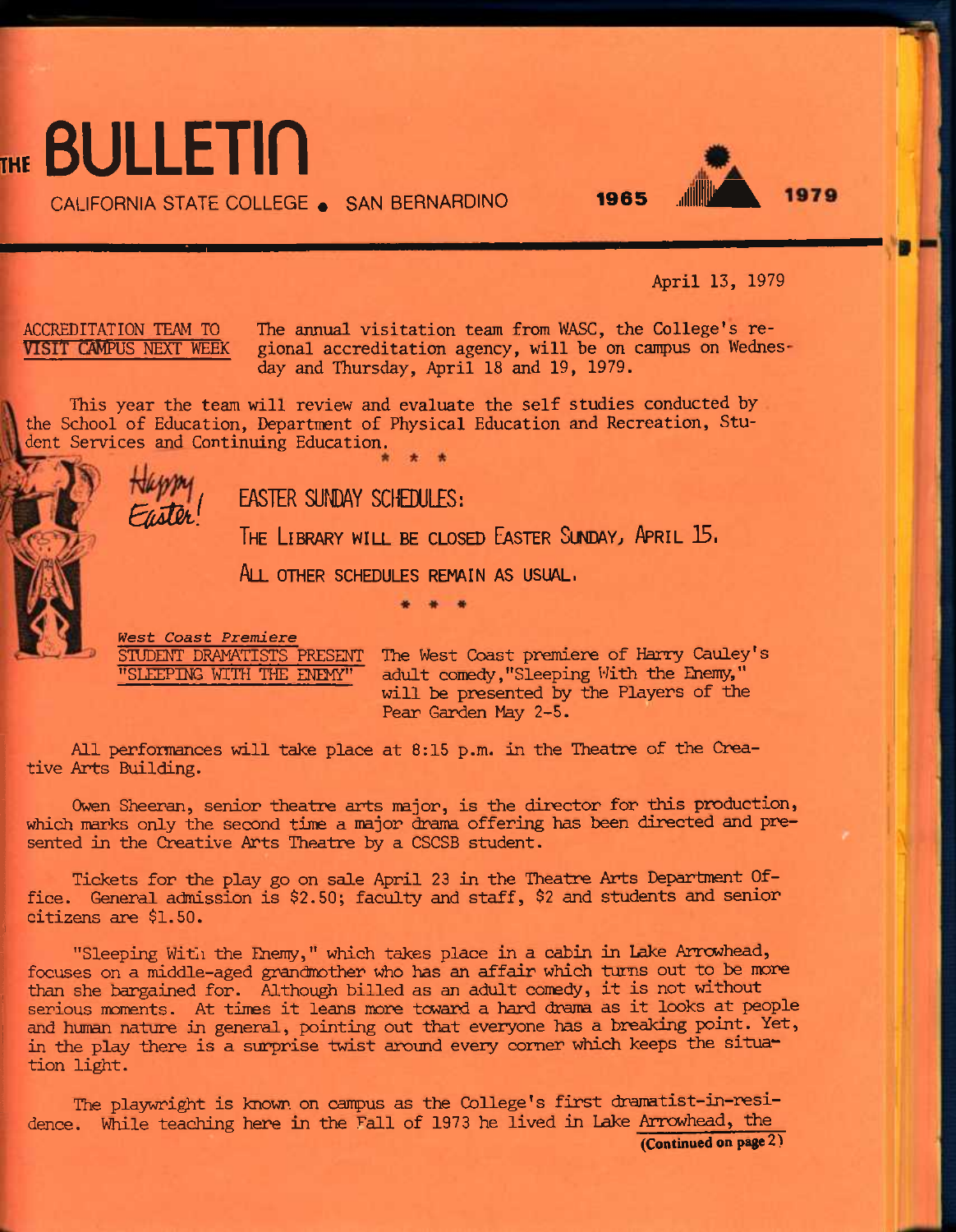## **'SLEEPING WITH..**  Continued from page 1

setting for the play.

"Sleeping with the Enemy" was first presented to the public in 1974 at a summer theatre in Pennsylvania. It ran for two weeks and starred William Slout, Professor of Theatre Arts, and his wife, Marti Boyle. Dr. Slout is also the faculty advisor for this production.

**TWO FACULTY MEMBERS William Gean, Actinq Chair and Asst. Prof., Philosophy, and AND SPOUSES NAMED his wife, Karen Claussen,and Frederick Keene, Asst. Prof.,**  Math, and his wife Jane Keene, were appointed as Danforth **Associates for the six-year term from June 1, 1979 to May 30, 1985.** 

**The Danforth Associate Program, operated by the Danforth Foundation, is to recognize faculty and their spouses who express a major committment to undergraduate teaching.** 

**Other Danforth Associates on campus include Jorun and Donald Johns and Art and Janice Moorefield,**  • \* \*

HEALTH SCIENCE POSITIONS "Entry Level Positions in the Health Sciences" is<br>IS CAREER CONVERSATION TOPIC the Career Conversation topic for the Wednesday, the Career Conversation topic for the Wednesday, April 18 session. It will begin at  $1:30$  p.m. in the Student Union meeting room,

Mr. Richard Falzalore, Director of the Health Education Agency for San Bernardino County, will be the speaker and resource person for the informal program. Freshmen through graduate students are invited to this "conversation" sponsored by the Career Planning and Placement Center.

One Closes ... **LIBRARY FXHIRITS** •••Two Open

**POSTCARDS OF SAN BERNARDINO CIRCA 1900 -** The 200-postcard exhibit which captures a nostalgic memory of San Bernardino in the 1900s will close Friday, April 20. (First Floor) **+** 

**"CRICKET MAGAZINE" ART - A** collection of art from "Cricket Magazine" opens April 21. The unique children's magazine is popular for its illustrations done by artists commissioned from the United States and abroad.

The magazine art will include seven full-color covers plus 43 other illustrations used to accompany the fairy tales, science fiction, mystery, adventure, nature and other stories'in the issues. "Cricket" is enjoyed by readers from six to twelve, plus many teenagers and adults. (First Floor)

**+** 

### CSCSB BULLETIN

The California State College. San Bernardino BULLETIN is published by the Office of College Relations, AD-151, Ext. 7217. Material for publication must be received by noon Tuesday before the Friday of publication.

Editor . . . . . . Barbara Nolte Printed at Duplicating

**WESTERN BOOKS** - The best books printed by western publishers during the previous year will go on display April 24. The collection will include a number of books chosen by an informal group of printers, librarians and educators as the best, selected not for their content but for craftsmanship, paper quality, binding and illustrations. (First Floor -display cases)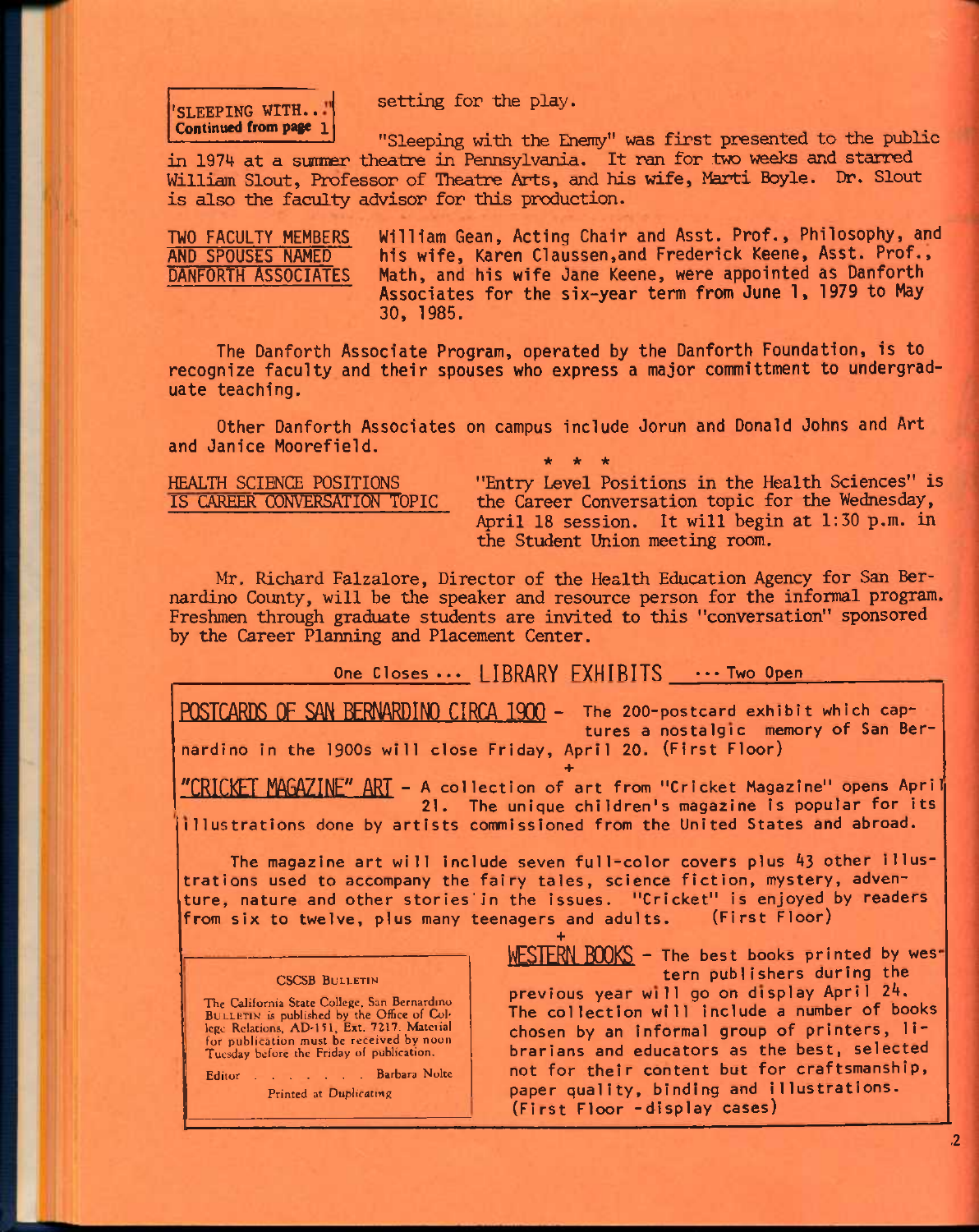**UNIQUE MUSICAL DUO IN DEMONSTRATION AND NOON CONCERT** 

The musical team of Harkins and Larson, a performing ensem**ble which has presented concerts throughout the western world, will give a demonstration and concert next Wednesday,** 

**Harkins and Larson was formed in 1975 as an experimental research and performing ensemble within the Center for Music Experiment at La Jolla. The team has developed a style of performance which relies heavily on experimental instrumental and vocal ideas.** 

**The demonstration will begin at 11 a.m. in the Recital Hall. Voice and instrument renditions will be used to obtain interesting effects.** 

**For their concert at noon, they will play two original pieces, "Canon 5" and '\*Piece for Trumpet and Dancer," plus "Experiences No. 2" by John Cage, "Kryl" by Robert Erickson and "Only You" by Edwin London.** 

**The artists are known for the intricacies of true ensemble realization and their dedication to their work.** 

**SALE** 

**Both performances are free of charge.** 

UNDERWATER FILM FESTIVAL BEGINS HERE APRIL 17 An underwater film festival featuring five films will screen Tuesday, April 17.

The program will begin at 7:30 p.m. in the SUMP Room. Students and all members of the campus community are invited free of charge, as well as the public.

Samples of some of the newest underwater diving equipment will also be displayed throughout the program.

All of the films scheduled have been presented at international festivals, according to George Weiny, Professor of P.E. who is organizing the program. The first film, "East of Eden," is an early Jacques Cousteau documentary on diving in the Red Sea. Dives exploring the wreck of the Japanese submarine 1-169 which sank in Truk Lagoon off Micronesia in WWII, a wide variety of underwater plant and animal life, a movie from color slides of underwater photography, and an introduction to diving featuring a number of California dive sites are depicted in the films which conprise the festival. *Ik \* \** 

*HIGH SCHOOL STUDENTS High school students are invited to attend a special dis-INVITED TO DISCO DANCE CO dance on campus Saturday, April 21. Sponsored by* 

*MEChA and Spanish Club, the dance will be held from 9 p.m. to 1 a.m. in the SUMP Room. An admisson fee of \$1.25 will be charged, with proceeds going toward support of Cinco de Mayo activities at the College,* 



THE FOLLOWING EMPLOYEES ARE WELL MEDITO THE COLLEGE. 7555 Ellen Havens 7506 Lisa Garcia Patrol Aid **Data Entry Operator**<br>Campus Police, HA-3 **Accounting, AD-115** Accounting, AD-115

### RECIASSIPICATIONS:

Catherine Podraaky to Departmental Secretary lA, Math Deborah Fischer to Ddpartmental Secretary lA, Nursing

Jame Rowland to Departmental Secretary IIA, Sociology Laura Carbis to Secretary B, Admisaions and Records

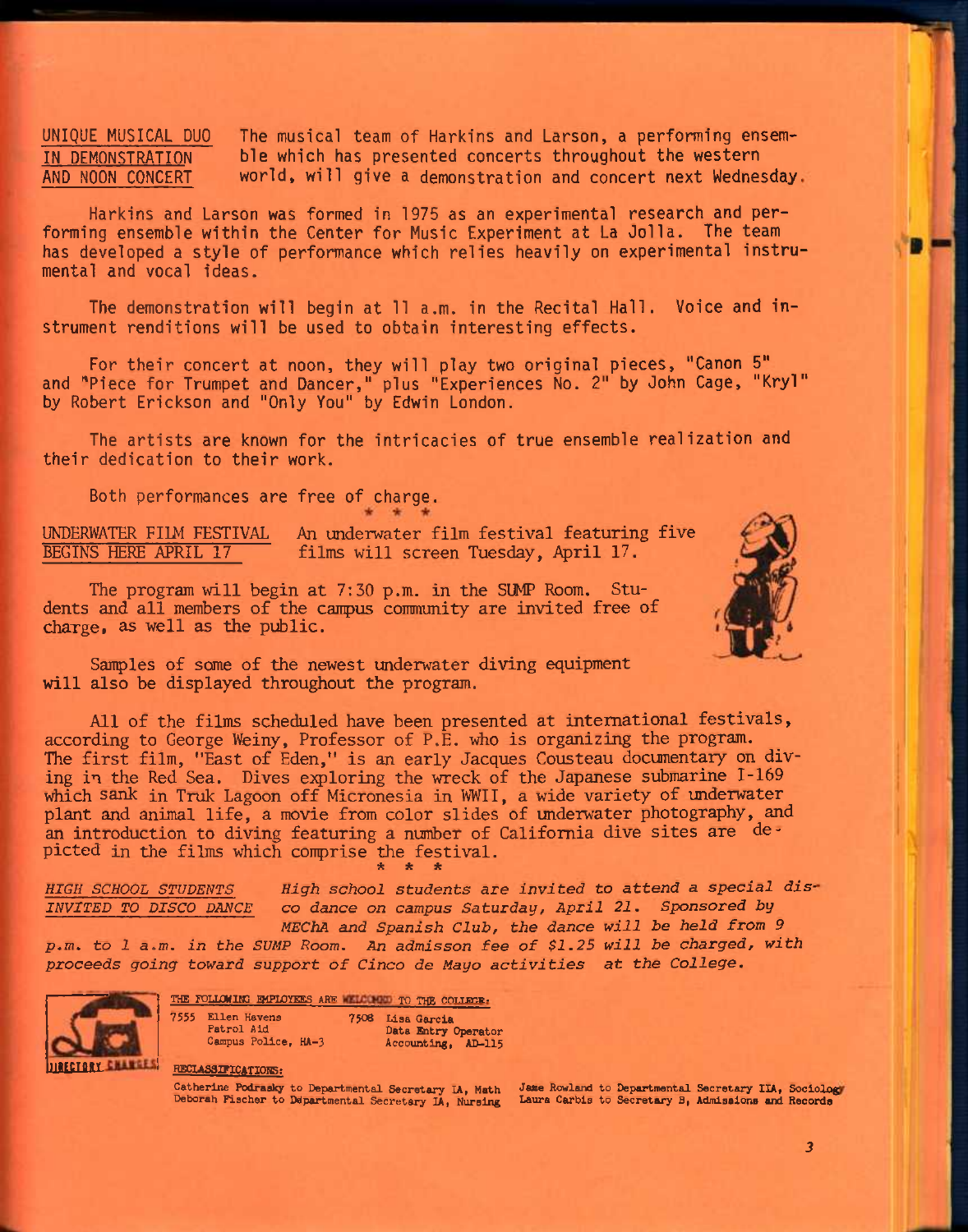$\bullet$  **1:ing 1:D** James Crum (Chemistry) gave a slide presen-**10.** • • James Crum (Chemistry) gave a slide present to the tation on "Getting to Know Wine" to the Arlington Hi-12 Club in Riverside. April Arlington Hi-12 Club in Riverside, April 9. **+** 

Ernest Garcia (Education) spoke to the Creative Careers for Youth Class sponsored by the National Council of Negro Women at San Bernardino High School on "Leadership and your Involvement as a Voter" on April 2. He also spoke to the Rialto Unified School District School Managers Assn., April 5 on "New Challenges in School Administration."

**+**  Carol Goss (Pol. Sci.) addressed the noon regional meeting of AAUW, March 31, on "Women As Agents of Change," held here on campus.

Robert Stein (Math) gave a slide presentation to the Arlington Royale Retirement Center on "Lesotho Winter," April 10.

**+** 

**+**  James Urata (Phys. Plant) today will present "Internment of the Japanese/Americans During WW II" to U.S. History classes at Ramona High School in Riverside.

\*\*\*

**+** 

**+** 

# **professional** Keith Dolan (Education) recently conducted a workshop on **activities** Evaluation for the State Dept. of Education at San Jose. Evaluation for the State Dept. of Education at San Jose.

Rebecca Heinz (Education) presented a paper entitled "Affective Development In The Young Child" and also a workshop "Affective Development" at the Assn. for Childhood Education Int'l Conference in St. Louis, April 8-13.

Frederick Newton (Psychology) recently read a paper titled "Biofeedback Training of Synchronous Beta Activity in Humans." Richard Newman (Psych. Student) read a co-authored paper titled "Biofeedback Training of Left Hemisphere Beta, Right Hemisphere Alpha, and Simultaneous Production of Both Rhythms." Both papers were delivered at the Annual Meeting of the Western Psychological Assn. held in San Diego.

**+** 

Richard Switzer, Mireille Rydell, and Vivien Bull (Foreign Lang.) conducted a seminar on "Self-paced Teaching in Foreign Languages" in Waikiki, Hawaii, March 23, at the convention of the Hawaiian Assn. of Language Teachers. Dr. Switzer served as moderator.

Richard Ackley (Academic Admin.) was reappointed to the Nat'l Advisory Board of the American Security Council for 1979-1980.

**publications** Elliott Barkan (History) and Nikolai Khokhlov (Psychology) have been informed that their manuscript has been accepted for publication in Ethnicity. Entitled "Socio-Economic Data as Indices of Naturalization Patterns in the U.S.: A Theory Revisited," the article will be published in late summer of this year.

ADMINISTRATIVE Cal State U, Hayward has an opening for Associate Vice President For Academic Affairs. OPPORTUNITIES

job Half-Time Counselor. Qual.: Equiv to B.A. degree. One yr. exp. with special services programs. **Opportunities** Salary: \$5.80 per hr. Temp. 20 Mrs. per week. Apply by 4-20-79, 2:00 p.m.

Mail Clerk. Qual.: Equiv. to one yr. of general office cler. wrk, stock clerk wrk or delivery service wrk. Salary: \$797-952/month. Perm. full-time position. Mail Services. Apply by 4-20-79, 2:00 p.m.